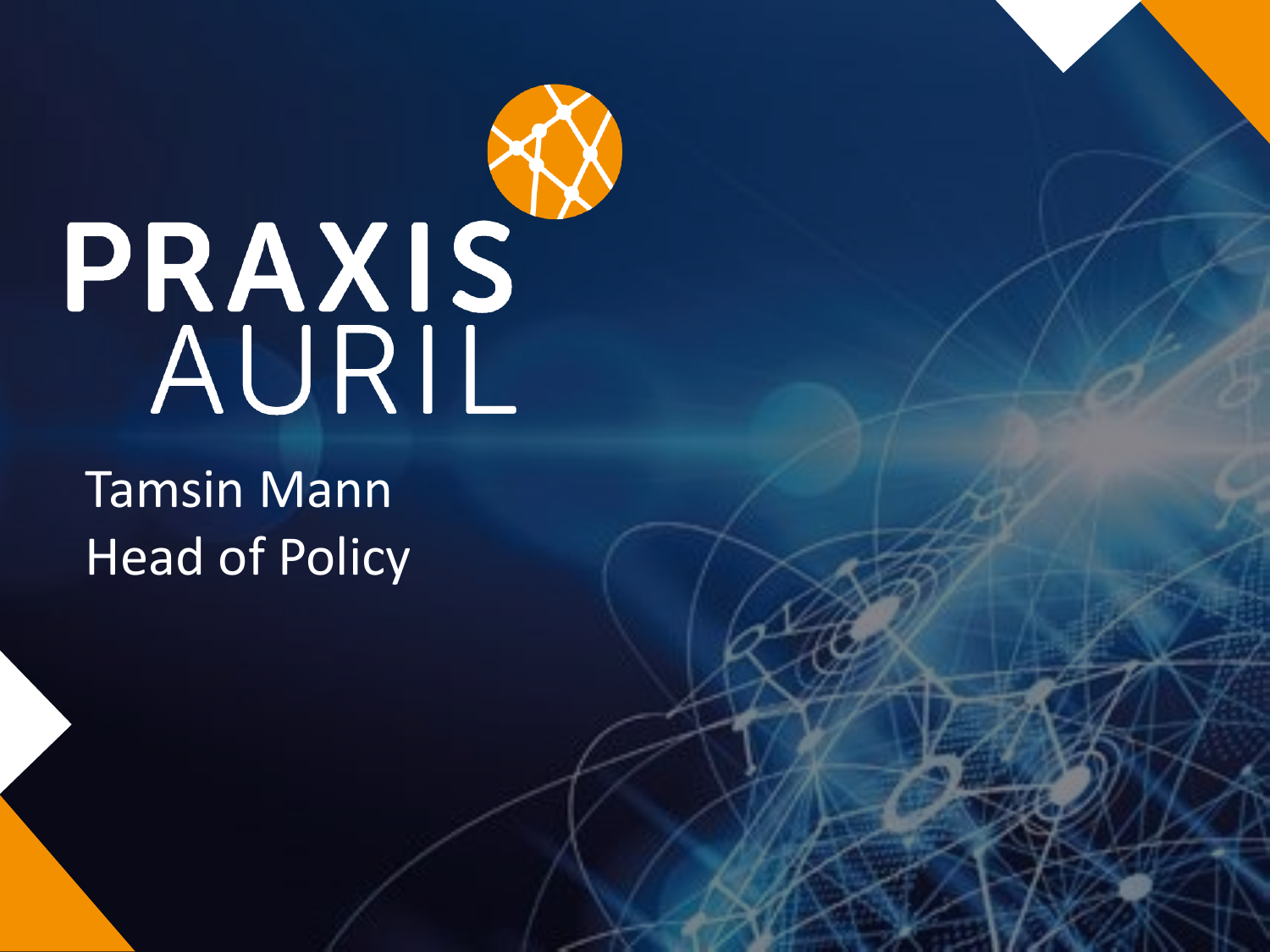## **Background**

**PRAXIS** 

- Founded (2002) to provide training in 'tech transfer', to share experience and define good practice
- Merged with the Association for University Research & Industry Links (AURIL) in 2017
- Representing Knowledge Exchange professionals in a wide range of roles
- Highly connected to sector stakeholders and policy makers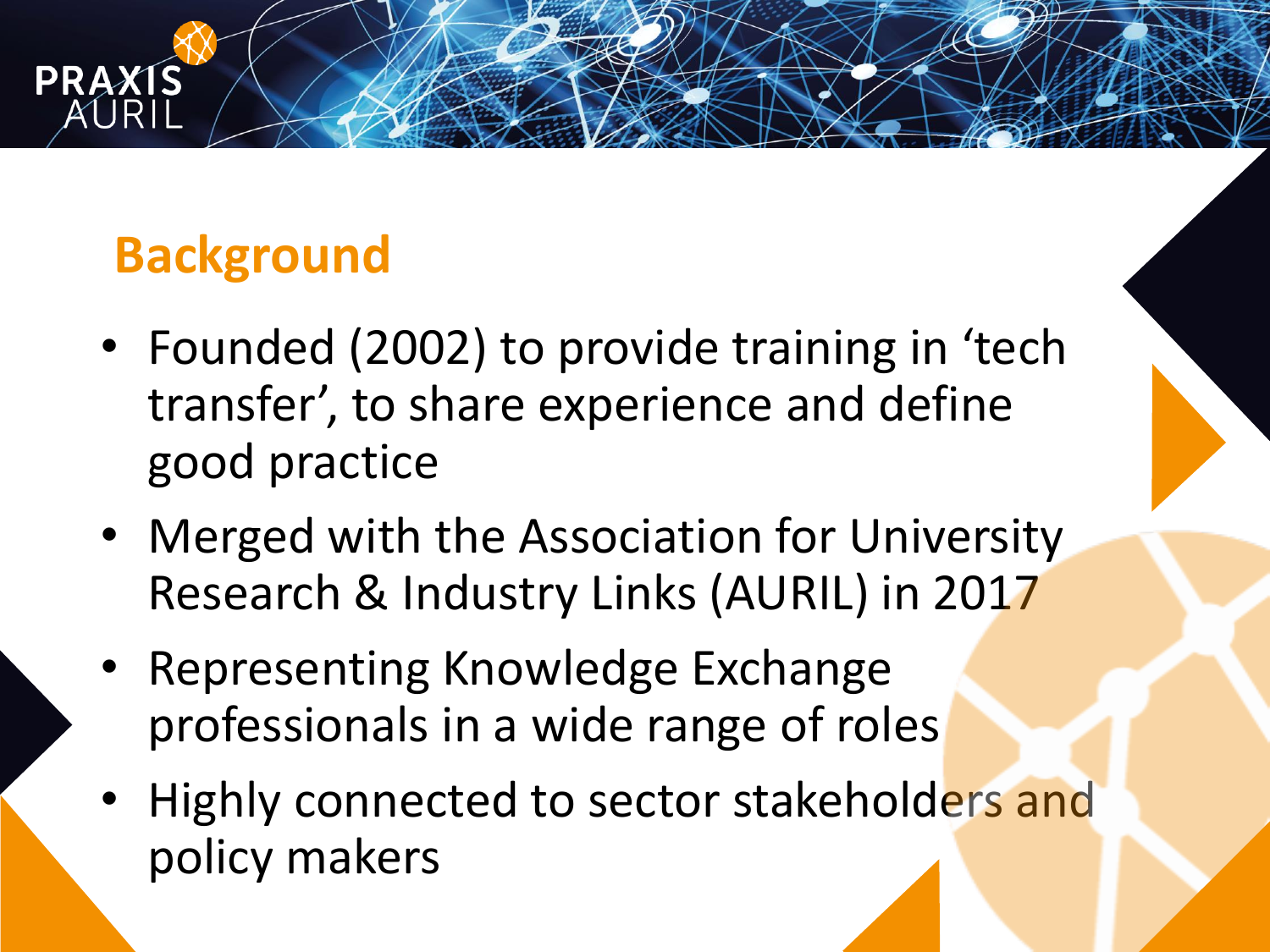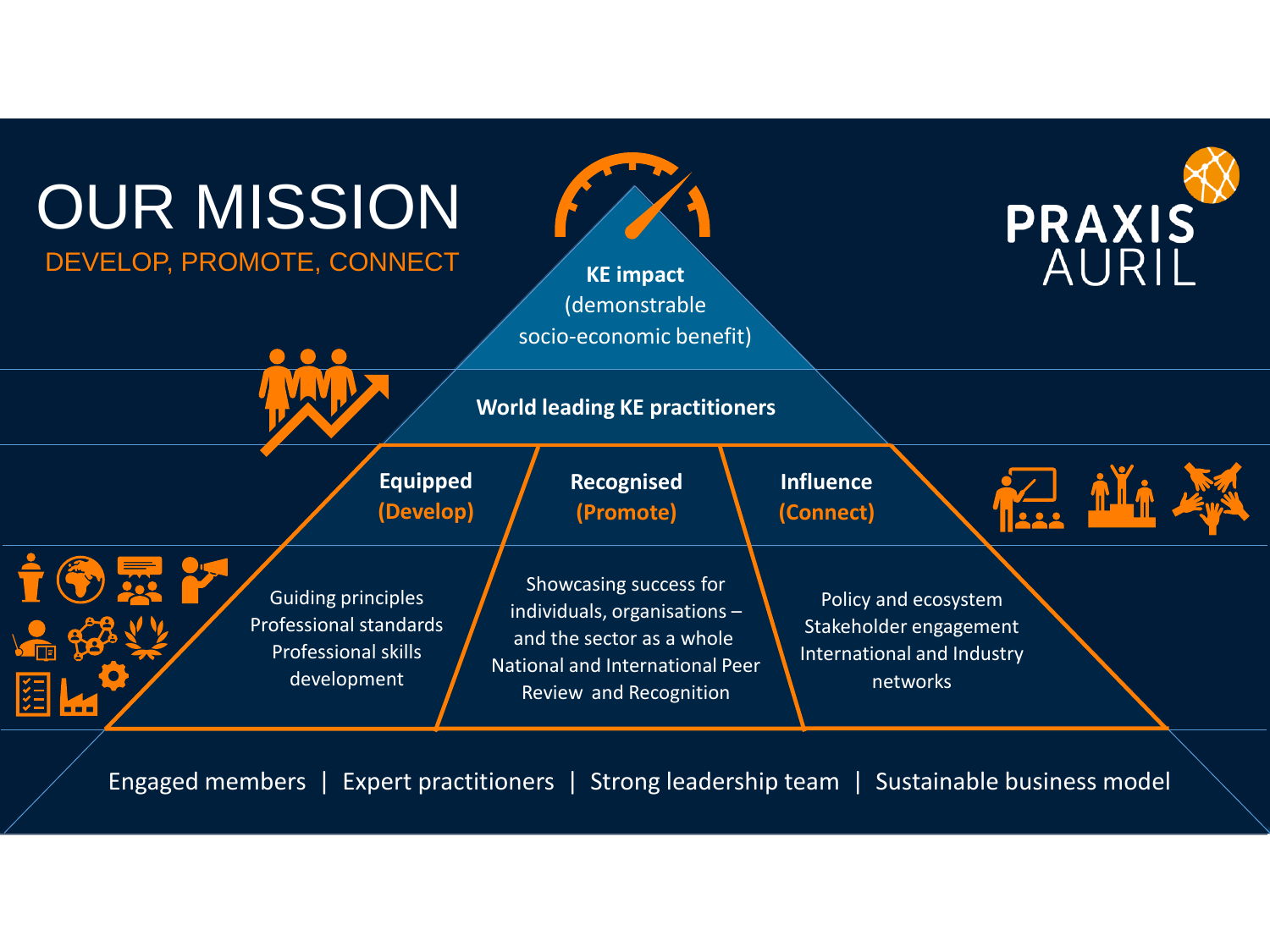

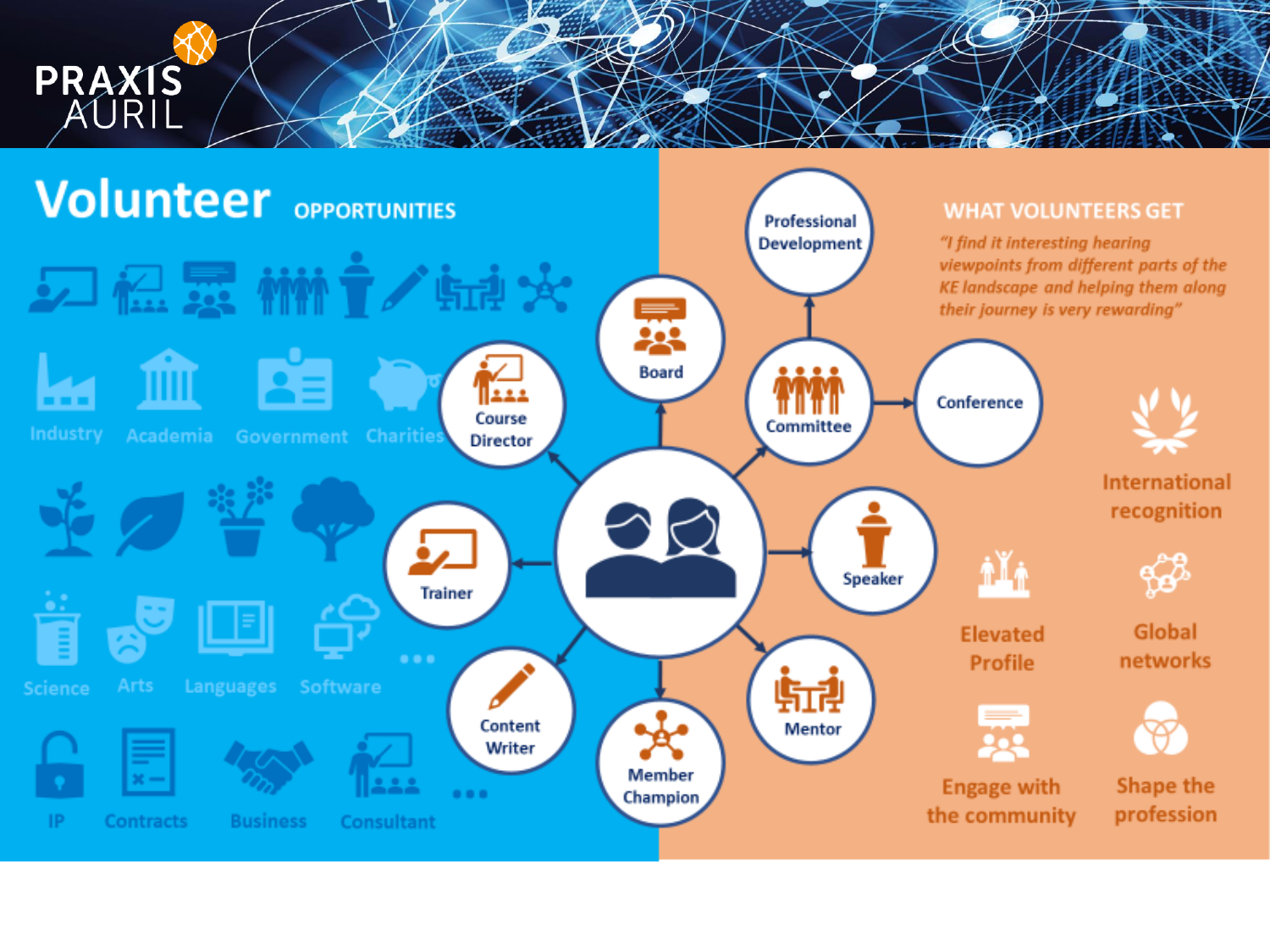## **A global membership**

**PRA** 

- 170+ organisational members, around 5000 individuals from 45 countries
- Universities, Research councils and institutes, Innovation Hubs, Catapults, Government agencies, Companies and Charities.
- International alumni network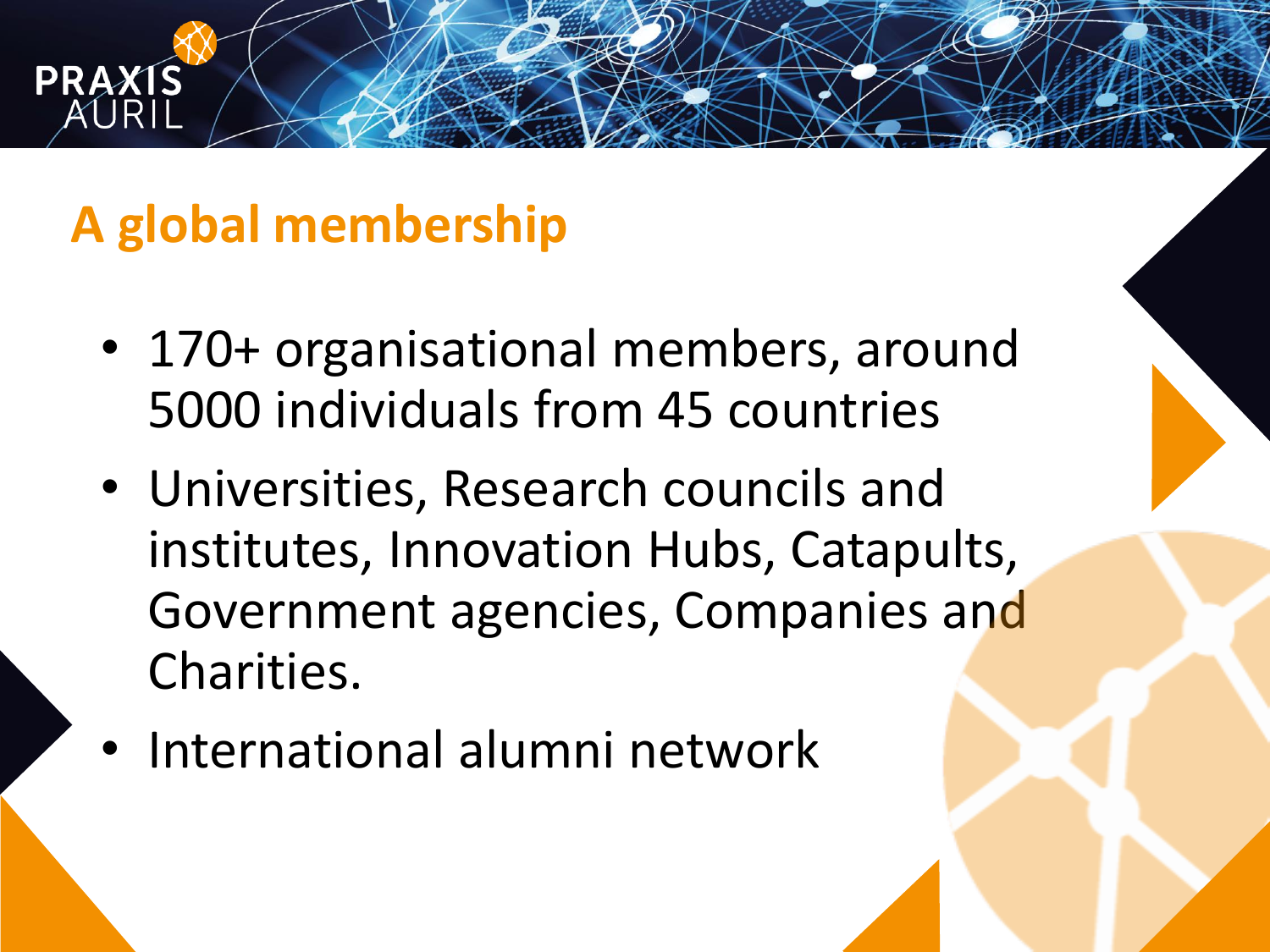

**We are directly connected through ATTP with all major KE associations around the world**

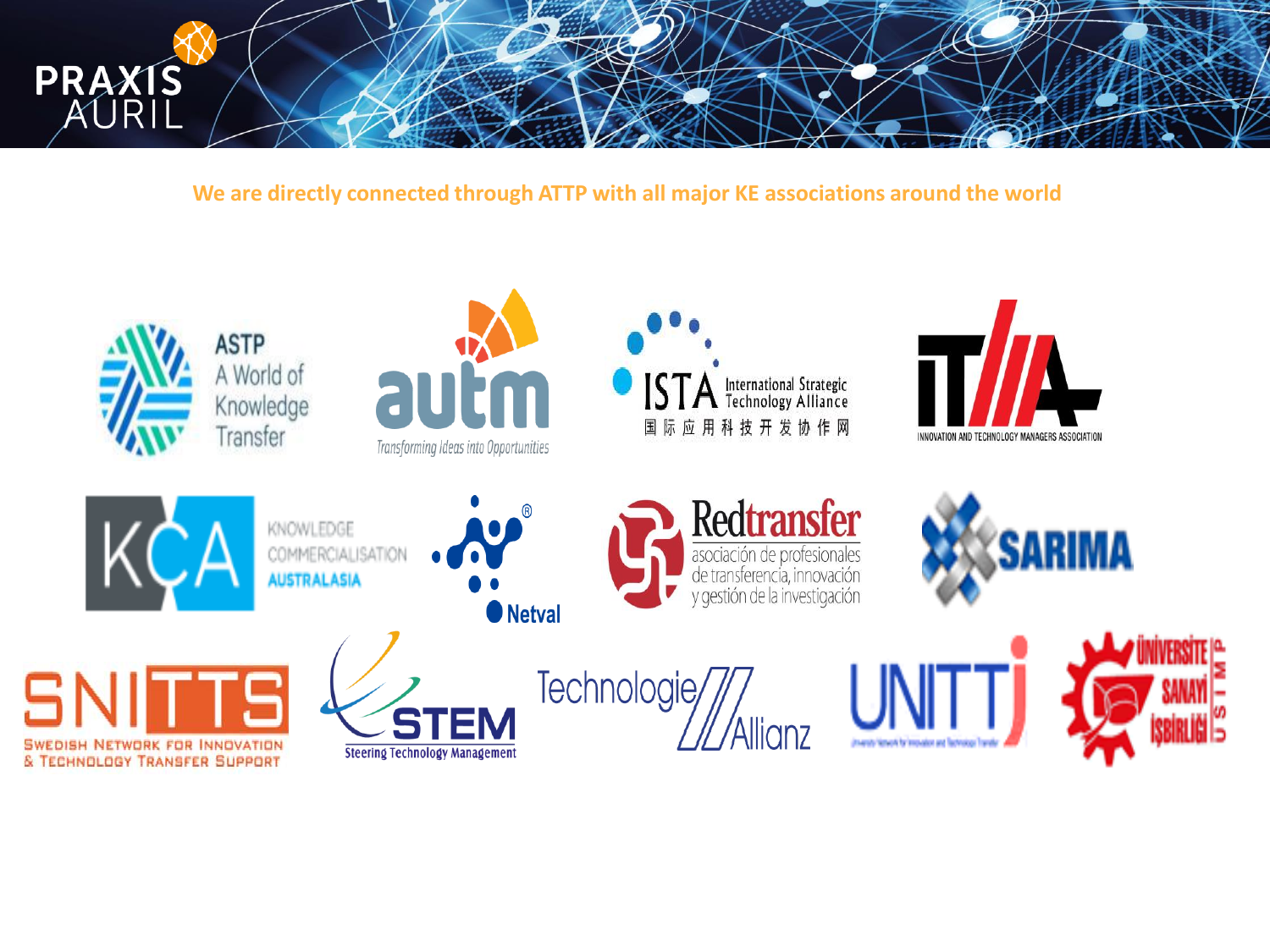## **Knowledge Exchange in the UK**

**PRAX** 

- Moving away from 'technology transfer'
- Recognising the importance of collaboration and skills education too
- Research informing innovation, and business informing research
- KE staff in every UK university doing many different roles
- Lots of different organisational models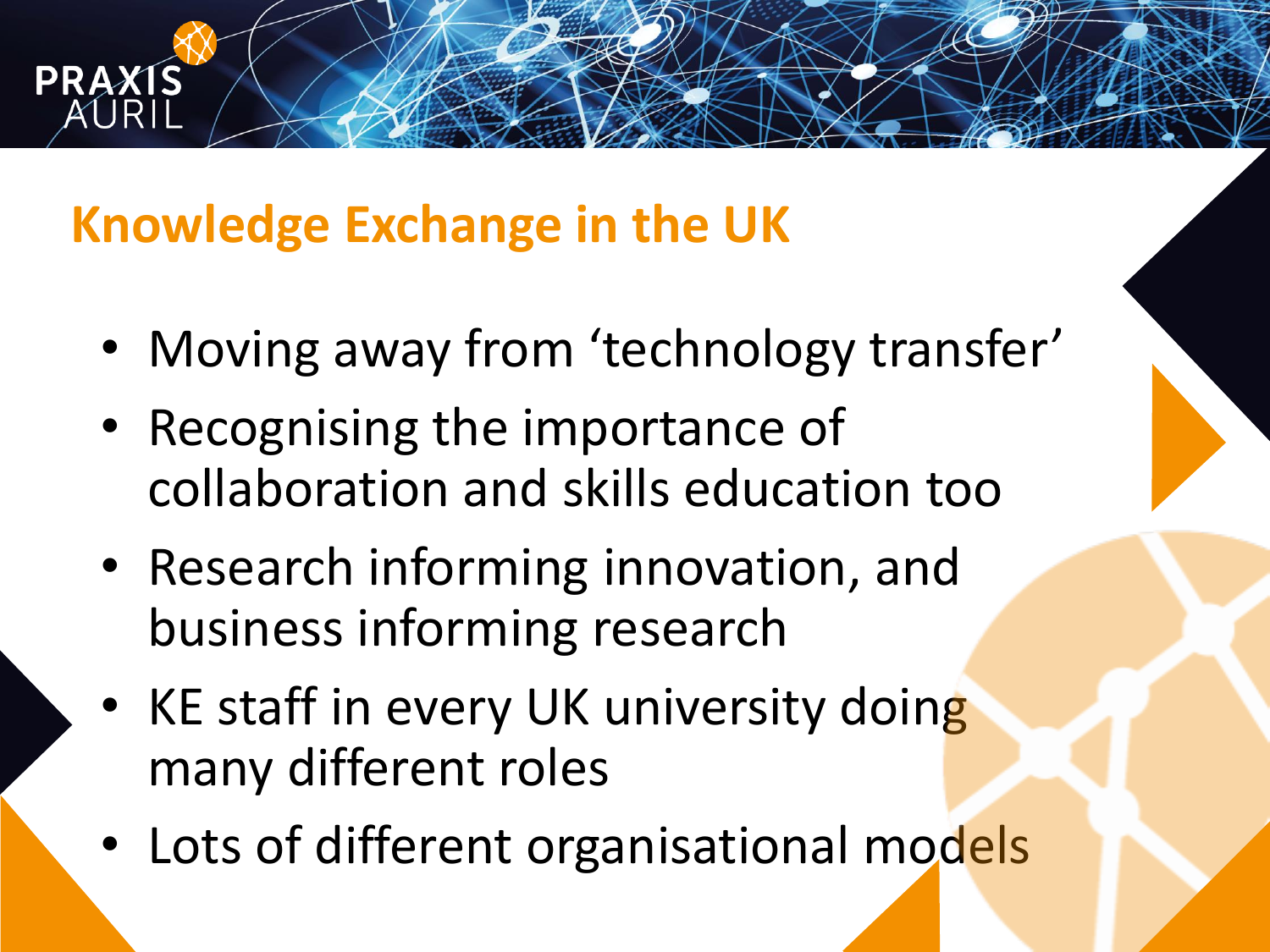# Develop

**PR** 

- Our core activity is training
- We offer scheduled and 'responsive' courses
- 5000+ KE professionals trained to date
- Technical and 'soft' skills
- Trainers are volunteer expert practitioners
- RTTP accreditation points offered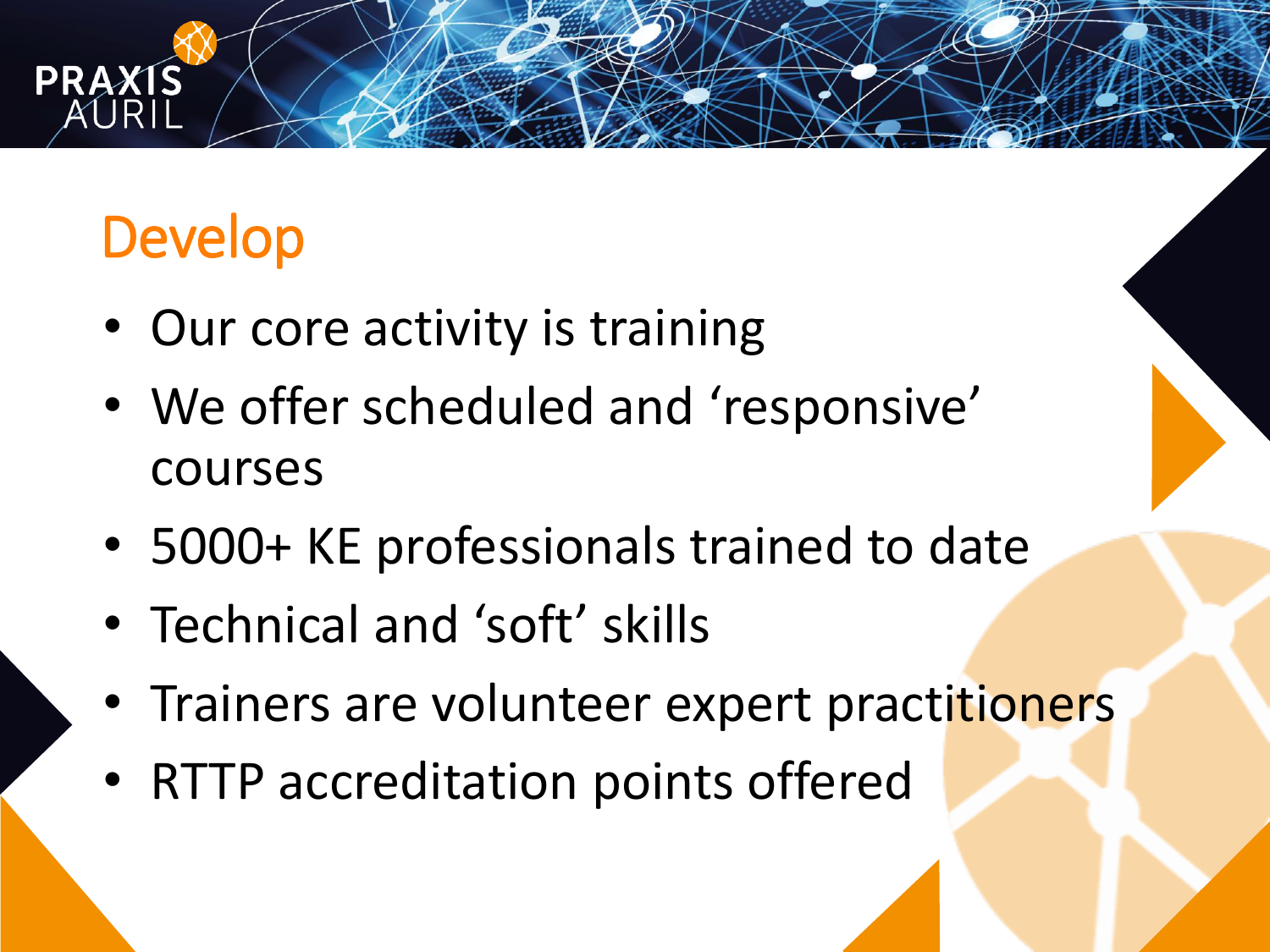# Scheduled training courses

- Fundamentals of Technology Transfer
- New Venture Creation 1: First steps towards spin-outs and start-ups
- New Venture Creation 2: Launching a high growth spin out company
- Growing Consultancy Business in a University or Research Institute
- Essentials of Business Development
- Software Commercialisation
- Practical Licensing

**PRAXIS** 

- Research Contracts
- Developing Strategic Partnerships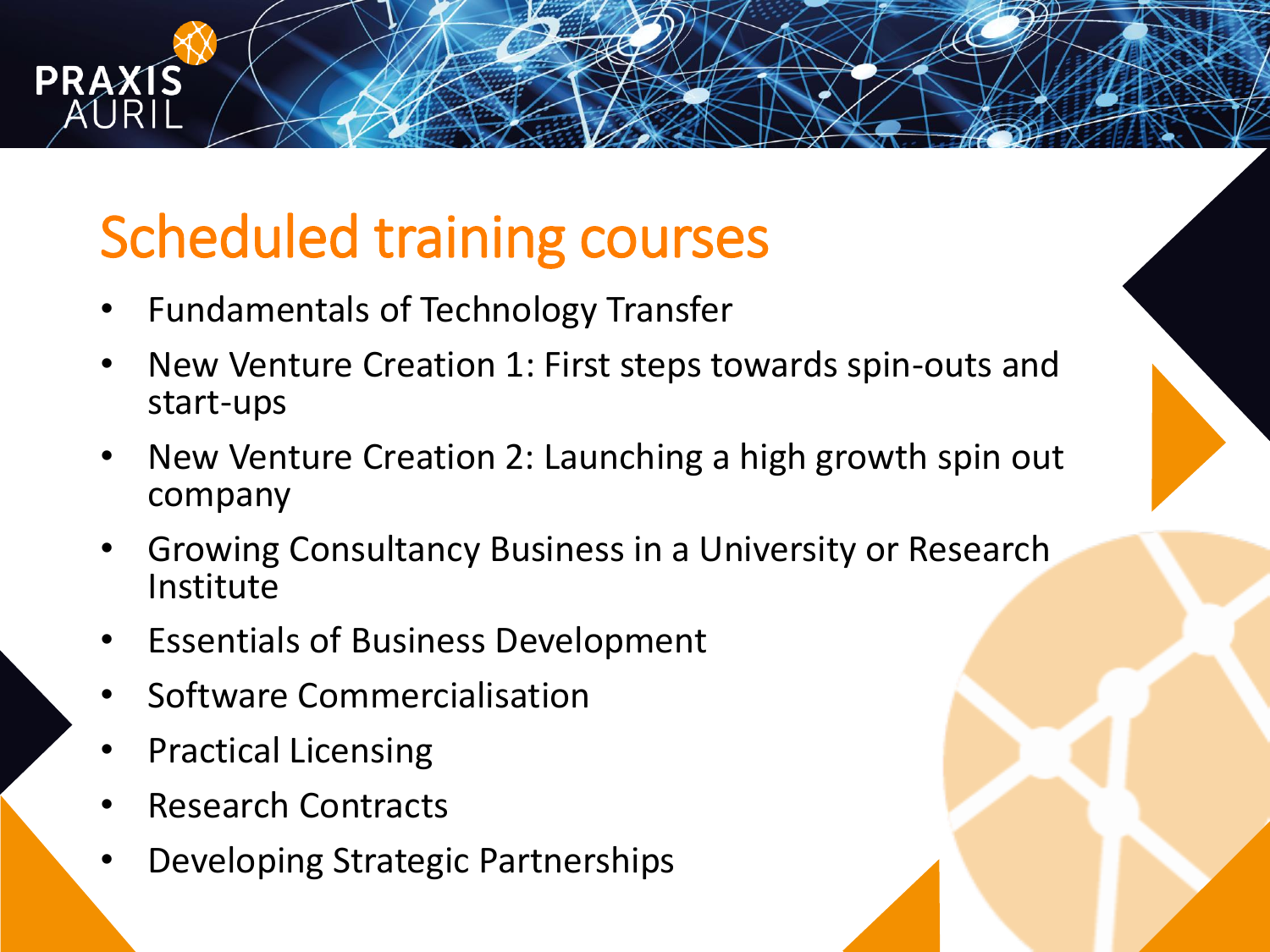# Promote

- Celebrate success at team and individual level
- Highlight best practice
- Acknowledge the challenges and find solutions
- Emphasise the need for professional skills
- Make our members part of policy conversations and decisions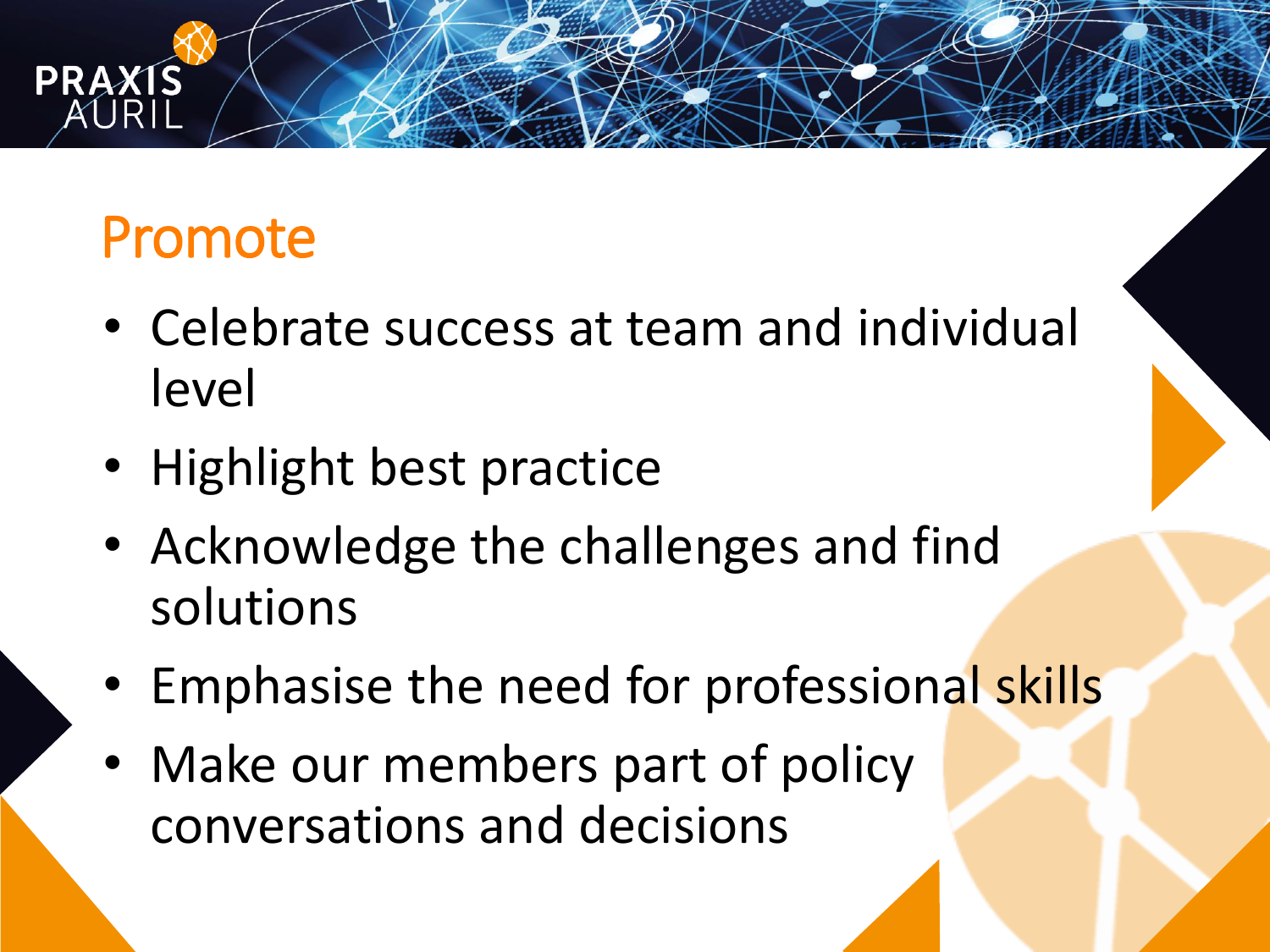# **Connect**

- It's all about our members
- Sharing challenges and how to resolve them
- Sharing ideas and skills
- Connecting with sector stakeholders to inform and influence new programmes
- This is a global activity involving other national organisations (AUTM, ASTP, KCA etc)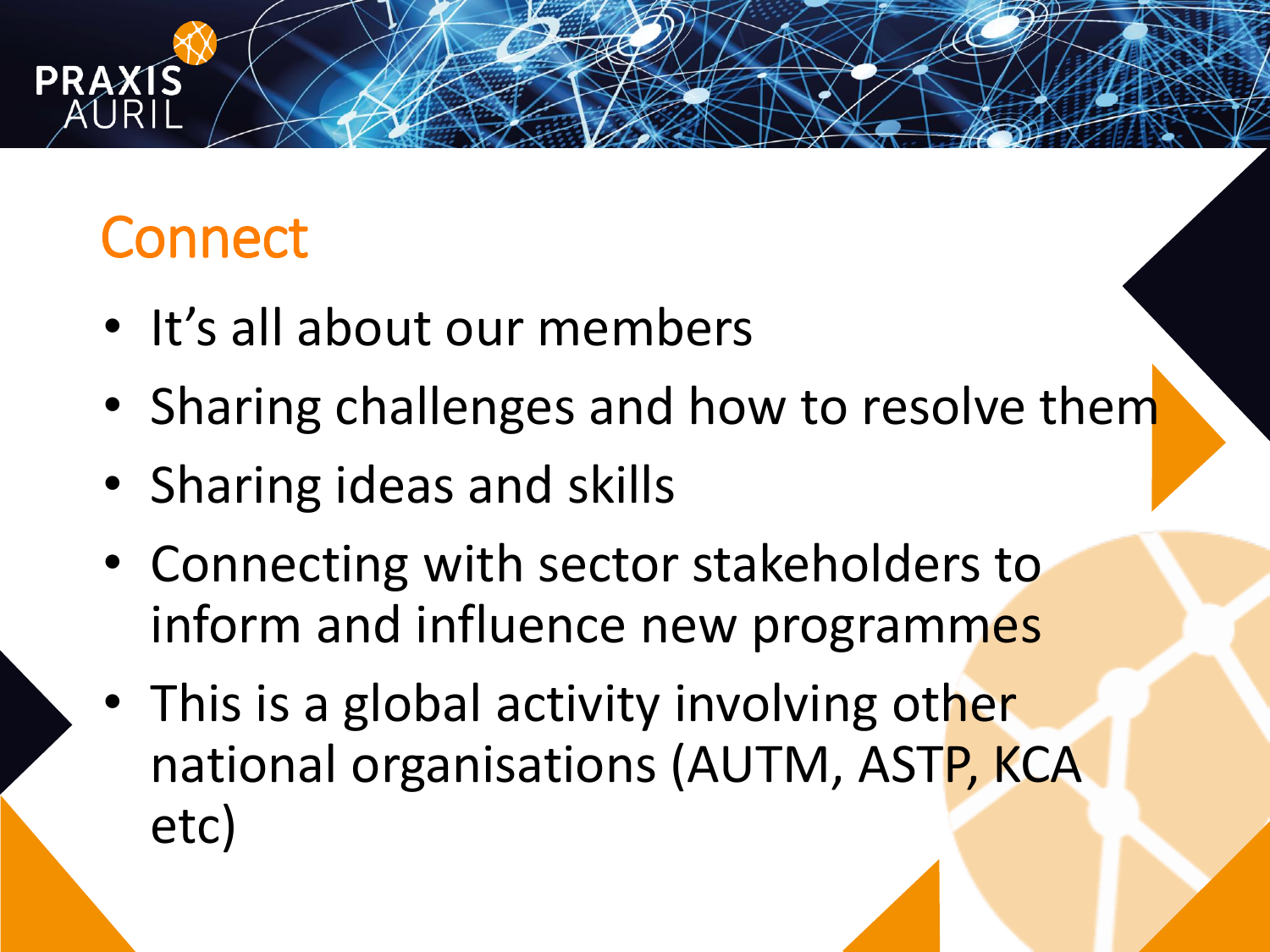## UK Knowledge Exchange policy (1)

- UK Government target for R&D 2.4% of GDP by 2027 underpinned by an Industrial Strategy
- Target of £12.5 billion public investment in R&D in 2021/22
- 4 Grand Challenges:

PRAXIS

- ➢ Artificial Intelligence & Data Economy
- ➢ Clean Growth
- $\triangleright$  Future of Mobility
- ➢ Ageing Society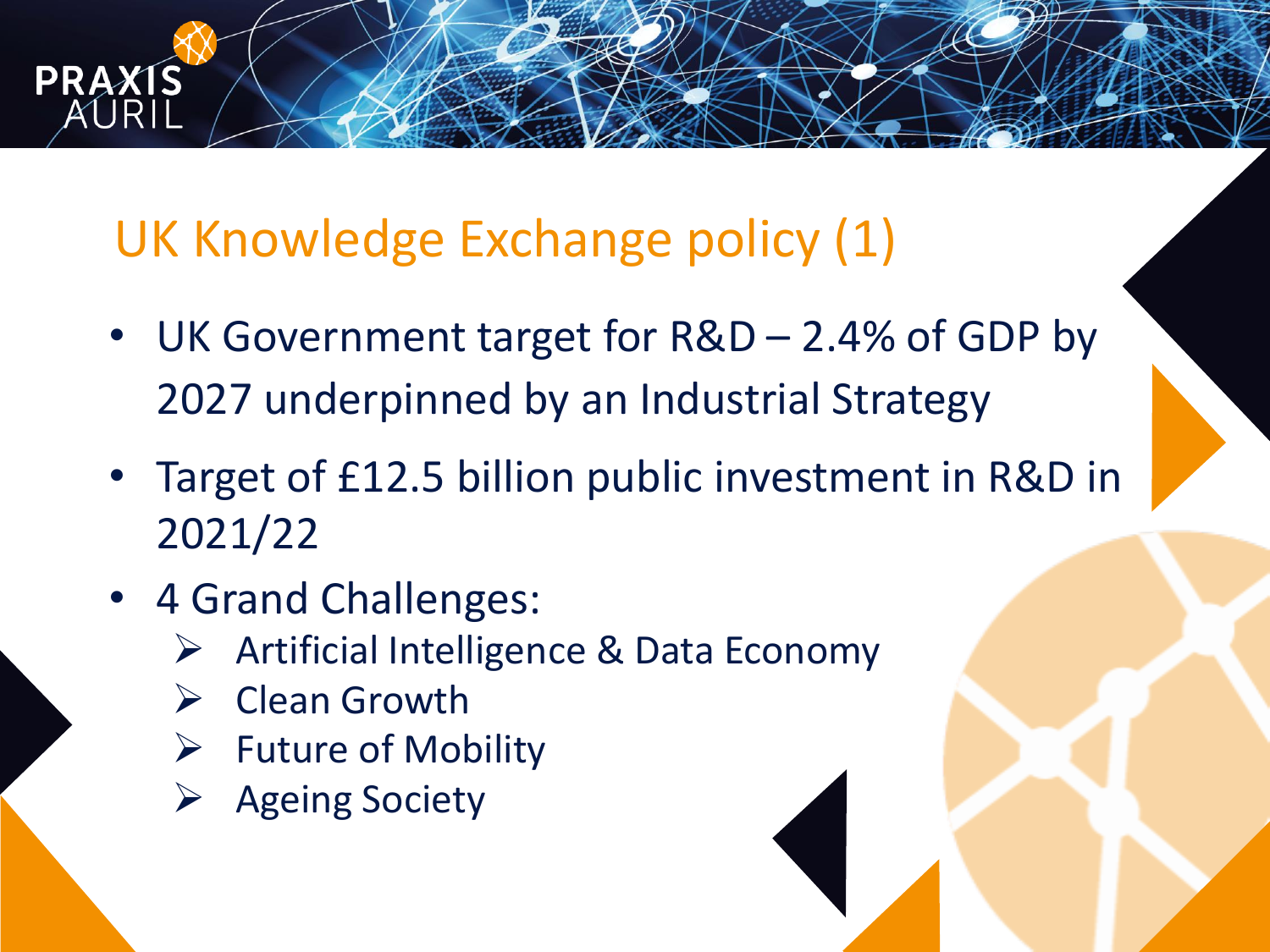### UK Knowledge Exchange policy (2)

**PRA** 

- £725m Industrial Strategy Challenge Fund
- Sector deals in: Life Sciences, Construction, AI and Automotive.
- Local Industrial Strategies helping places across the UK to grow (not just the 'golden triangle')
- A central role for Knowledge Exchange, including research commercialisation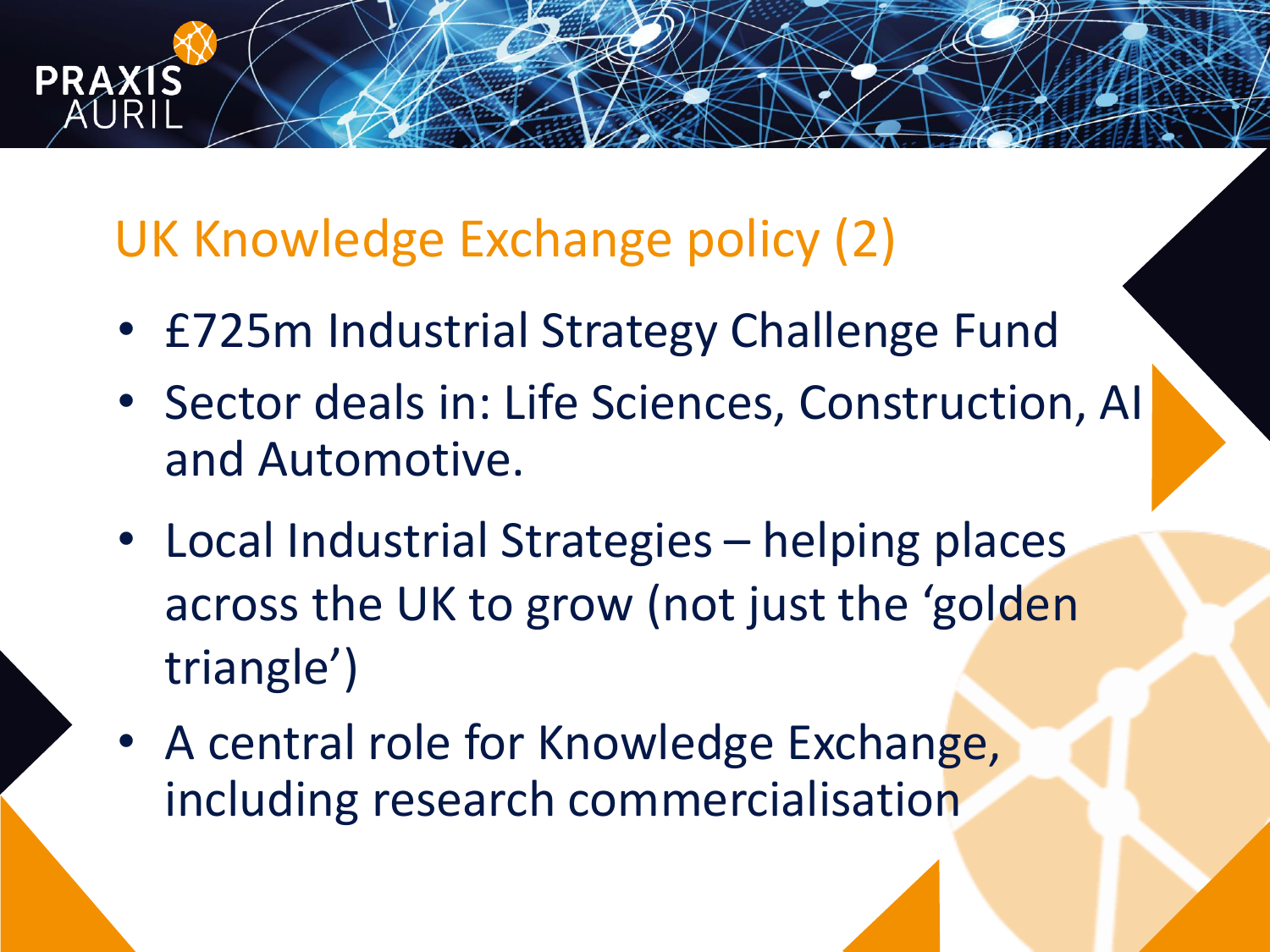### Funding for Innovation

**PRAX** 

- Higher Education Innovation Funding (HEIF) –to create and sustain a KE culture within English universities. Currently £213 million per annum.
- The Connecting Capability Fund (CCF) -£100 million over 2017-18 to 2020-21 to incentivise universities to collaborate in commercialisation.
- Research England Development (RED) fund £25 million per annum. Innovative, collaborative projects among HEIs and other partners.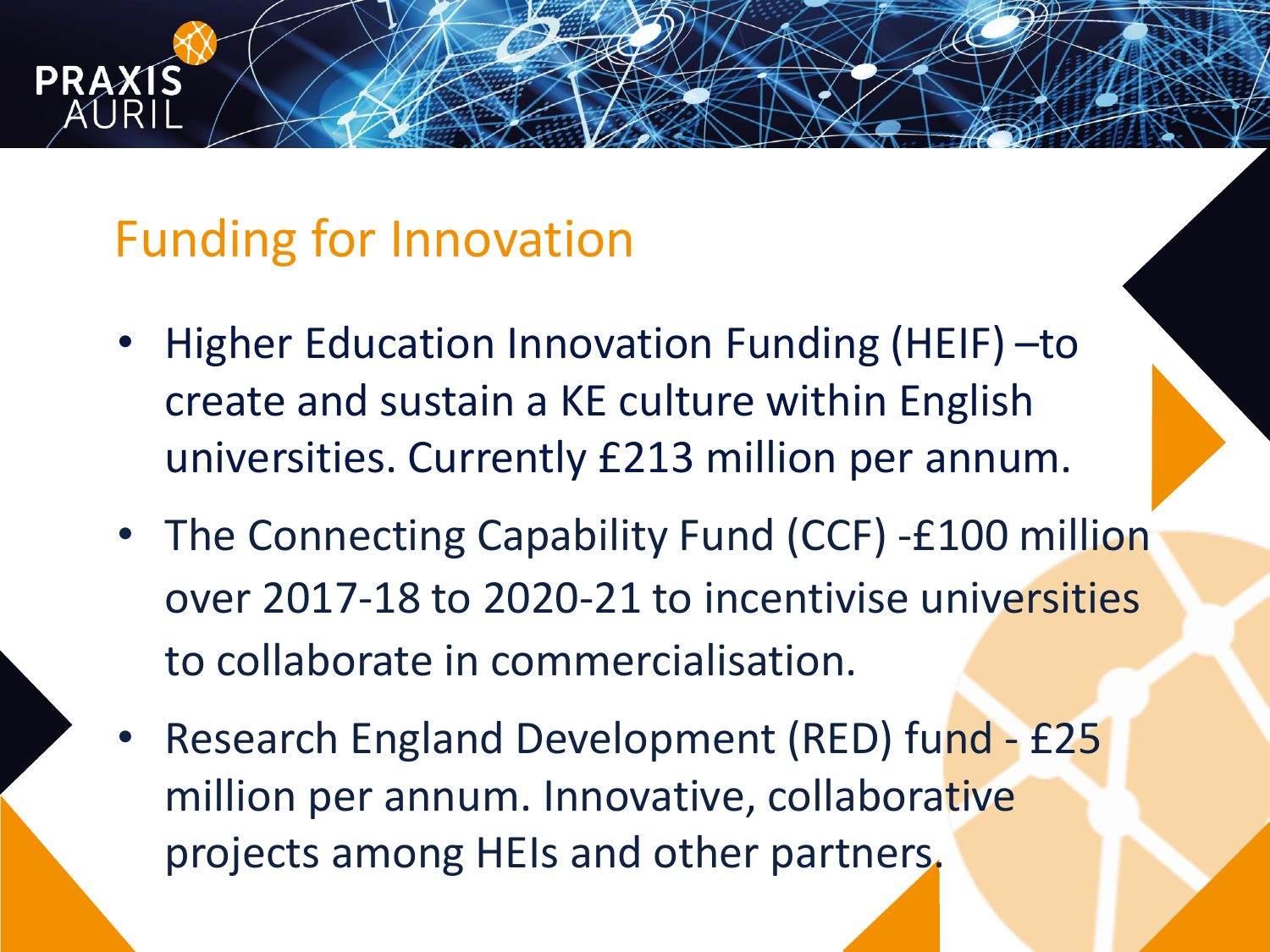### Our policy responses

**PRA** 

- KE is a diverse activity where no one-size fits all
- Preserving a strong research base is key to successful KE in the future
- Resources invested in KE professionals to *'develop, promote and connect'* do have impact
- KE professionals have a unique skills set to engage in University-Business Collaboration
- We recognise that new funding comes with a need to demonstrate value against investment.